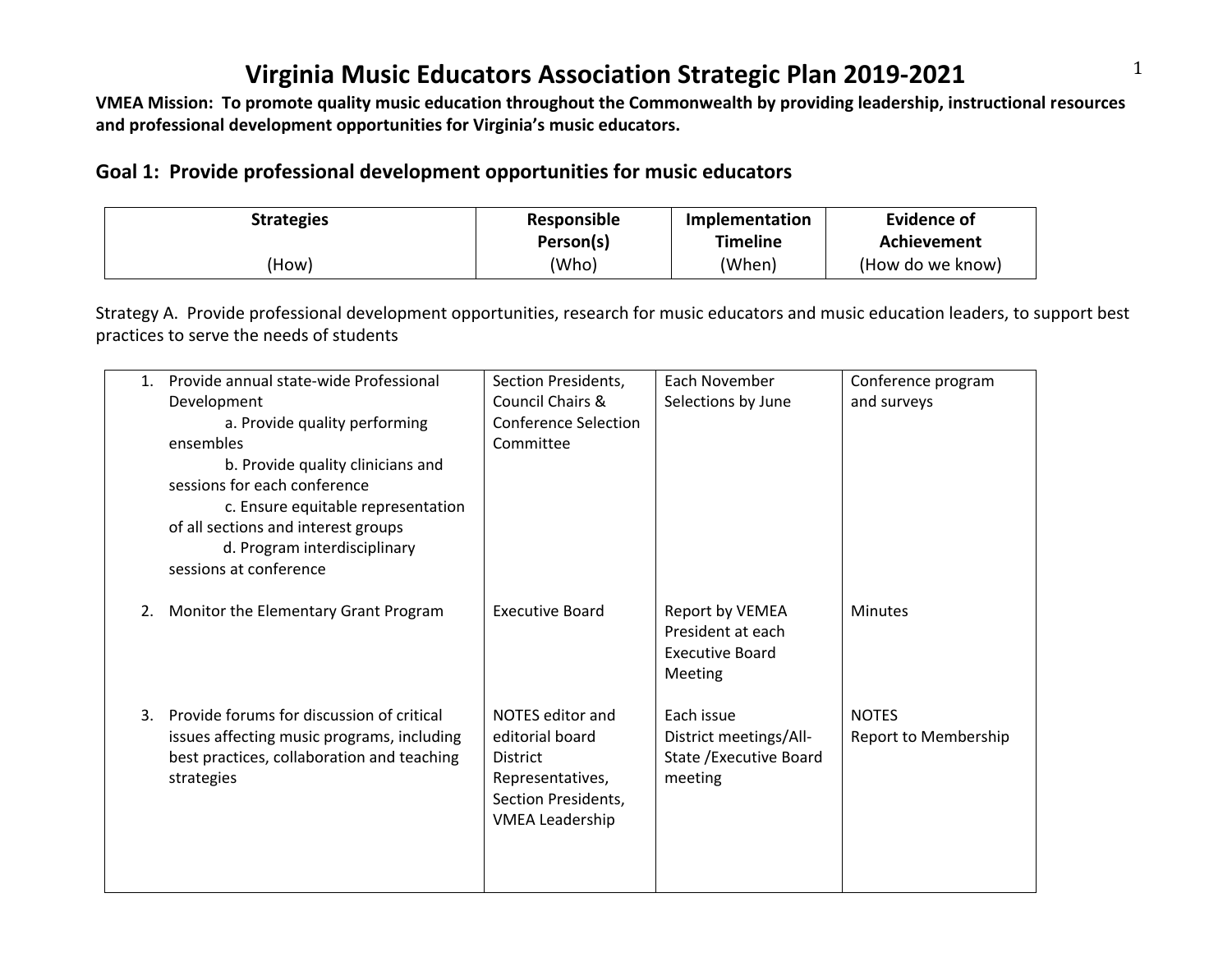**and professional development opportunities for Virginia's music educators.**

| 4. | Broaden focus for research in Music<br>Education, literature reviews, and<br>pedagogical development | <b>Higher Education</b>                                                         | Notes, publications,<br>professional<br>development and as<br>needed or requested | NOTES, presentation,<br>report, publication or<br>workshops |
|----|------------------------------------------------------------------------------------------------------|---------------------------------------------------------------------------------|-----------------------------------------------------------------------------------|-------------------------------------------------------------|
| 5. | Provide multi-district elementary/general<br>music opportunities                                     | <b>VEMEA</b> section<br>president and district<br>Elementary<br>representatives | Annually                                                                          | Report at June meeting<br>by VEMEA President                |
| 6. | Contribute to the All-Virginia Event                                                                 | Executive Board                                                                 | <b>Spring Event</b>                                                               | Fiscal support of event to<br>include workshops             |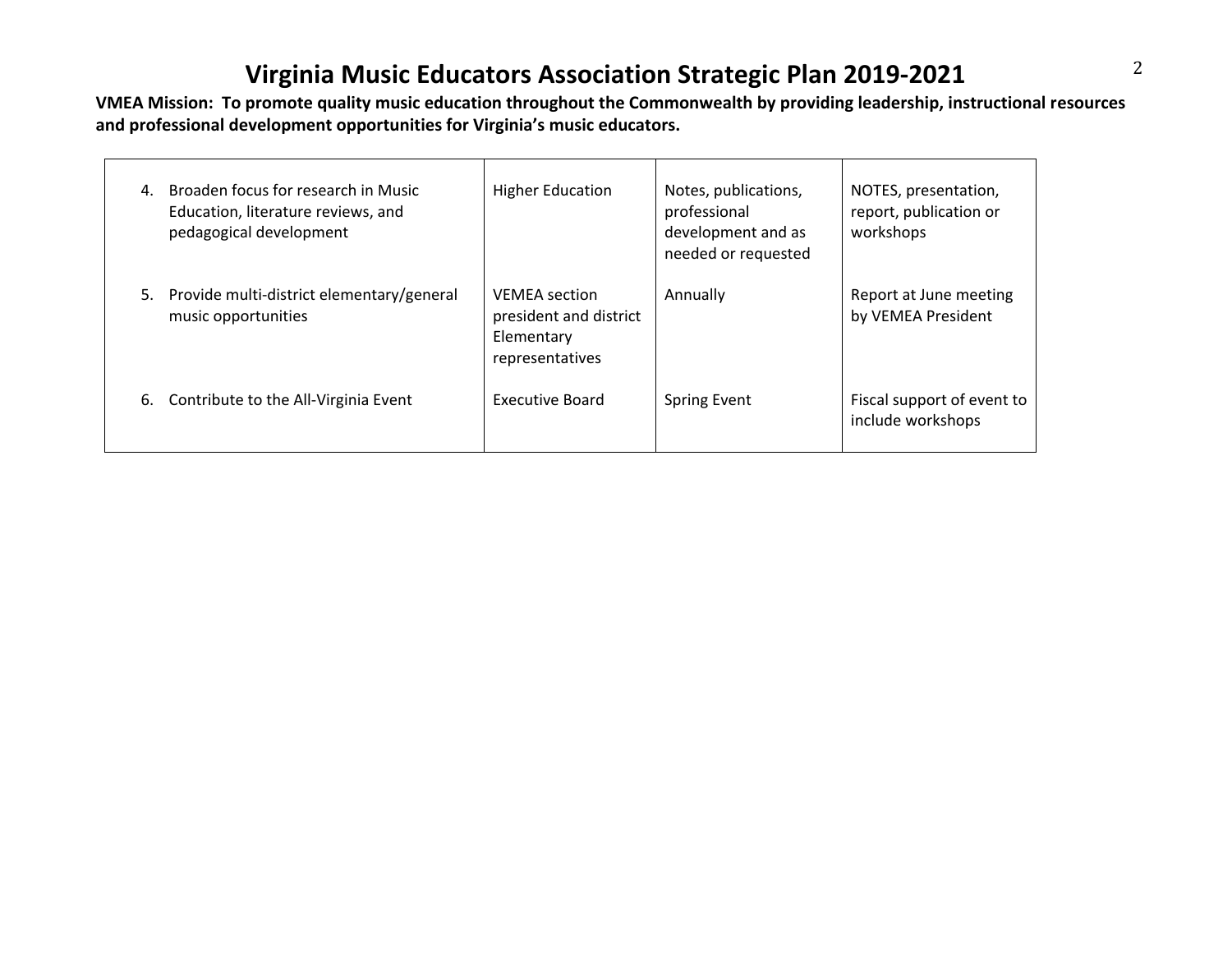**and professional development opportunities for Virginia's music educators.**

#### **Goal 2: Develop and enhance membership**

| <b>Strategies</b> | Responsible<br>Person(s) | Implementation<br><b>Timeline</b> | Evidence of<br>Achievement |
|-------------------|--------------------------|-----------------------------------|----------------------------|
| (How)             | (Who)                    | (When)                            | (How do we know)           |

#### Strategy A. Build the membership base

| 1. | Increase membership in active, collegiate,<br>higher education, administrative and<br>retired categories | Membership Chair &<br>all VMEA members  | Annually                                 | Membership<br>Report to Executive<br>Board in June by<br>Membership Chair   |
|----|----------------------------------------------------------------------------------------------------------|-----------------------------------------|------------------------------------------|-----------------------------------------------------------------------------|
| 2. | Increase Tri-M chapters with VMEA<br>financial support                                                   | Tri-M Chair                             | Annually                                 | Report to Exec Board by<br>Tri M chair in June                              |
| 3. | Actively recruit new members from within<br>their districts                                              | <b>District</b><br>Representatives      | Annually                                 | Membership data<br>provided through<br>NAfME and Membership<br>Chair report |
| 4. | <b>Elementary Grant Program</b>                                                                          | <b>VEMEA</b>                            | Professional<br>Development<br>workshops | Membership Data,<br>Members and non-<br>members                             |
| 5. | Develop Guitar as a section under VMEA                                                                   | <b>Guitar Council Chair</b><br>and VMEA | Ongoing                                  | <b>Creation of VGDA</b>                                                     |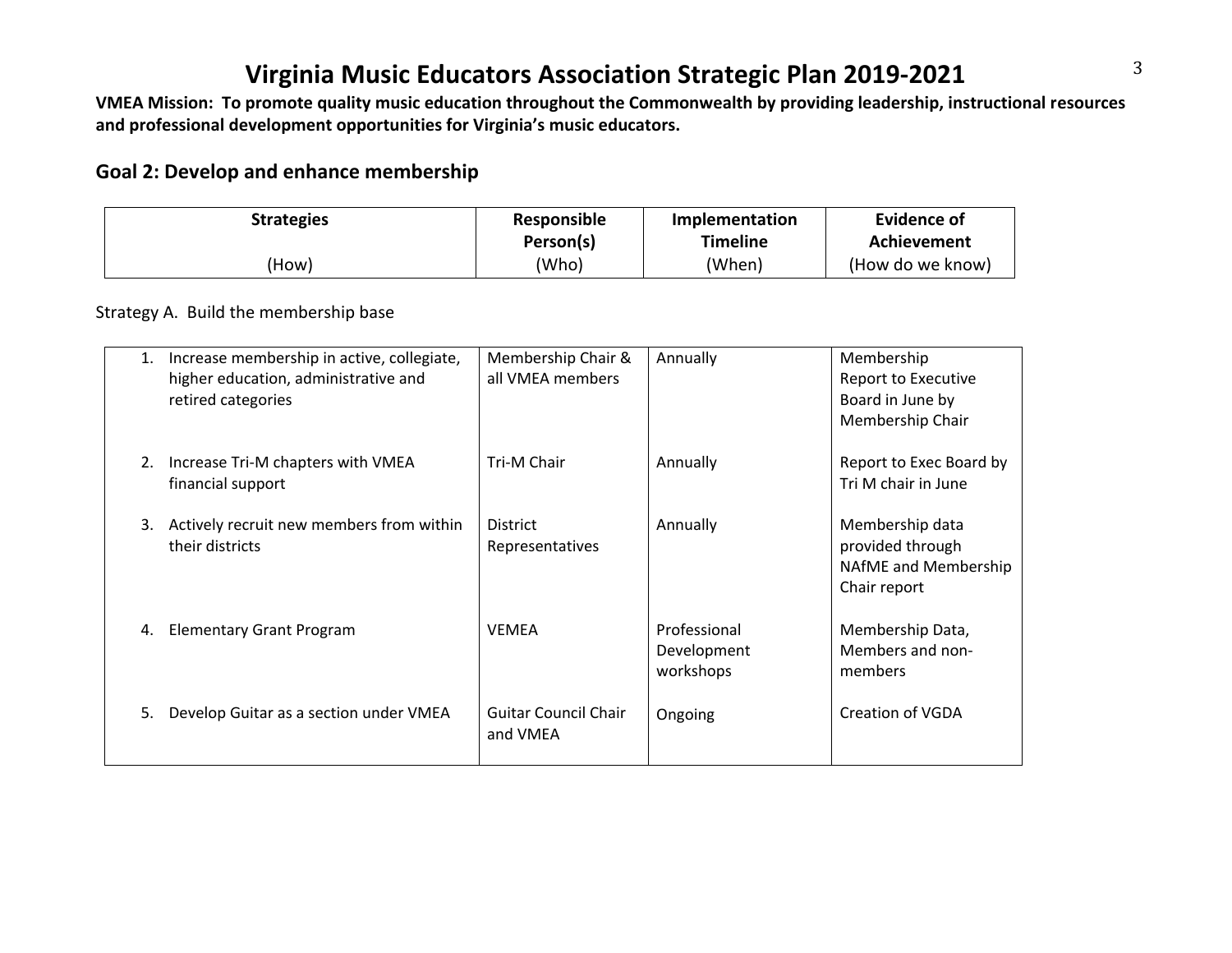**and professional development opportunities for Virginia's music educators.**

Strategy B. Facilitate effective communication among members

| 1. | Charge District Chairs with responsibility of<br>communicating information shared at<br>VMEA meetings to all members of district | <b>VMEA President and</b><br><b>Officers</b>                                        | Annually | Accuracy of event<br>reports                             |
|----|----------------------------------------------------------------------------------------------------------------------------------|-------------------------------------------------------------------------------------|----------|----------------------------------------------------------|
| 2. | Maintain active communication within the<br>membership through a variety of media                                                | VMEA Officers,<br>Section Presidents,<br>NOTES editor and<br><b>State Executive</b> | Ongoing  | Website, Newsletter,<br>social media, NOTES and<br>email |
| 3. | Provide support to teachers without a<br>music specialist/supervisor                                                             | <b>VMEA and VAMEA</b>                                                               | Ongoing  | Contribute to a FAQ<br>section on the website            |
| 4. | Transition from magazine format to online<br>content                                                                             | Notes editor with<br>executive board                                                | Ongoing  | Website                                                  |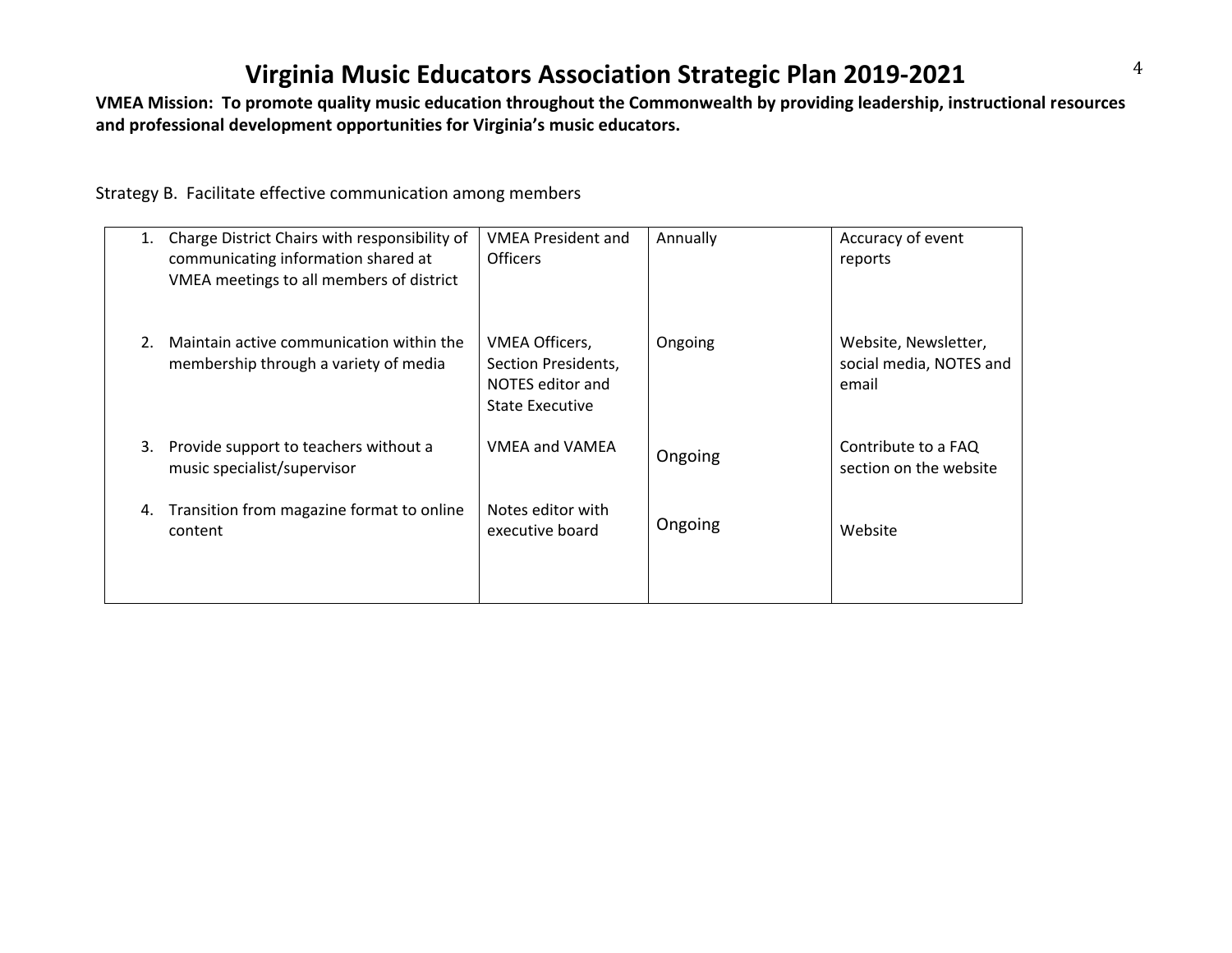**and professional development opportunities for Virginia's music educators.**

#### **Goal 3: Promote music education advocacy**

| <b>Strategies</b> | Responsible | Implementation | <b>Evidence of</b> |
|-------------------|-------------|----------------|--------------------|
|                   | Person(s)   | Timeline       | Achievement        |
| (How)             | (Who)       | (When)         | (How do we know)   |

Strategy A. Provide advocacy tools for VMEA membership

|    | Schedule an advocacy session at the<br>annual Professional Development<br>conference                          | <b>Conference Planning</b><br>Committee                                          | Annually  | Conference Program                                               |
|----|---------------------------------------------------------------------------------------------------------------|----------------------------------------------------------------------------------|-----------|------------------------------------------------------------------|
|    | 2. Communicate action alerts and strategies<br>with the membership                                            | VMEA Leadership &<br>Government<br><b>Relations Chair</b>                        | As needed | Effective mass<br>communication                                  |
| 3. | Cultivate opportunities and/or tools for<br>music educators to emphasize music<br>advocacy at the state level | VMEA Leadership,<br>Section Presidents &<br>Government<br><b>Relations Chair</b> | Ongoing   | <b>Government Relations</b><br>Chair Report                      |
| 4. | Create an associate membership for<br>parents and support groups                                              | <b>VMEA Leadership</b>                                                           | Annually  | Database of associates<br>used for action alerts<br>and advocacy |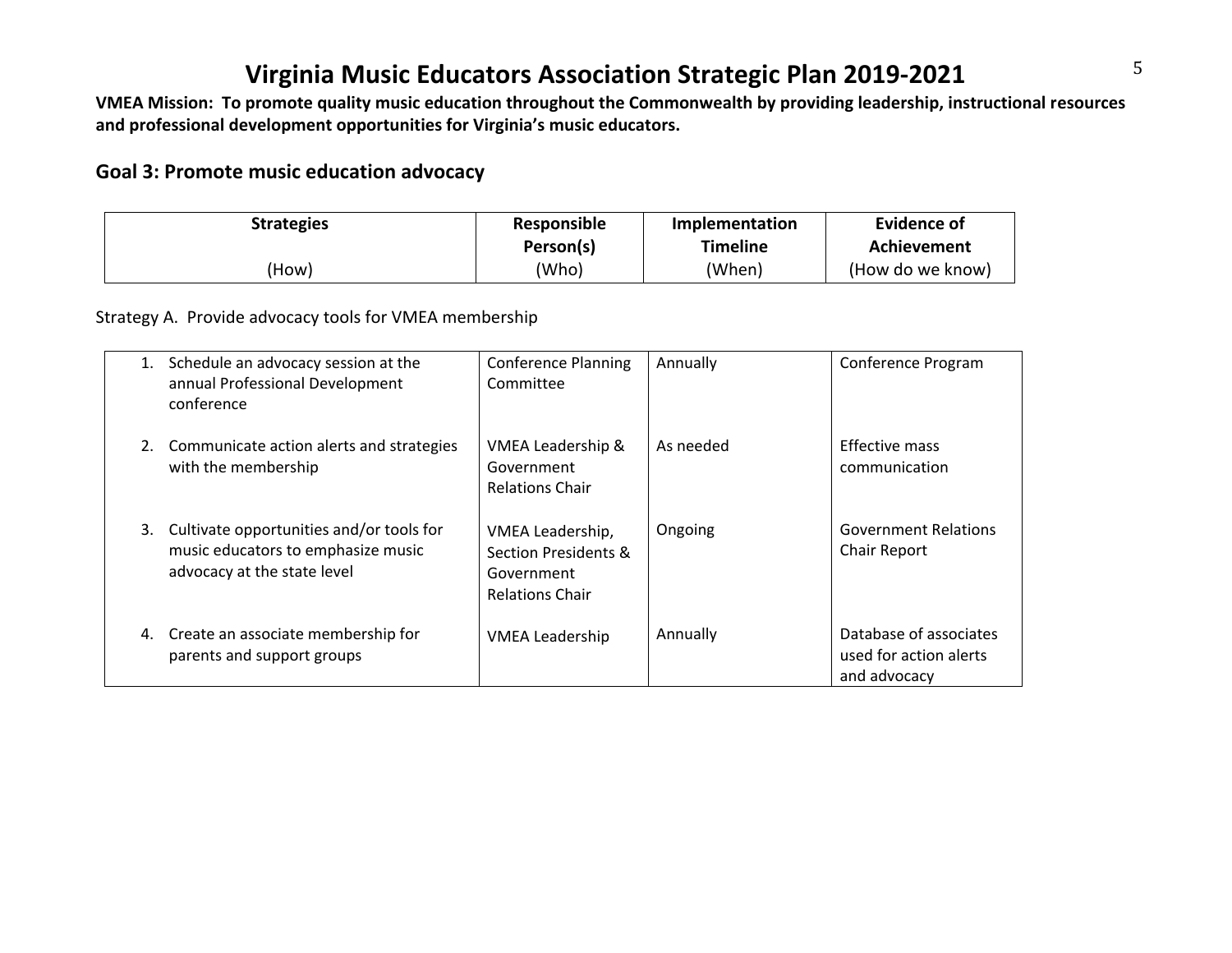#### **and professional development opportunities for Virginia's music educators.**

Strategy B. Provide governmental and State Board of Education decision makers with information regarding music education issues

|    | 1. Provide financial support for Government<br>Relations Chair within VMEA annual budget                  | <b>Budget Finance</b><br>Committee                                                  | Annually                        | <b>VMEA</b> budget                 |
|----|-----------------------------------------------------------------------------------------------------------|-------------------------------------------------------------------------------------|---------------------------------|------------------------------------|
| 2. | Update VMEA Executive Board on<br>impending music education issues at each<br>board meeting               | <b>Government Relations</b><br>Chair and Virginia<br><b>Coalition for Fine Arts</b> | Each Executive Board<br>Meeting | Meeting agenda and<br><b>NOTES</b> |
| 3. | Maintain membership in Coalition For Fine<br><b>Arts Education</b>                                        | Education<br>Representative                                                         |                                 |                                    |
|    |                                                                                                           | <b>Budget Finance</b>                                                               | Annually                        | <b>VMEA</b> budget                 |
| 4. | Influence the legislative, policy, and<br>regulatory environment to support music                         | Committee                                                                           |                                 |                                    |
|    | education and music educators in the<br>Commonwealth through engagement with<br>stakeholder organizations | Gov. Rel. Chair, State<br>Ex., VMEA-President                                       | Ongoing                         | Report at each board<br>meeting    |
|    |                                                                                                           |                                                                                     |                                 |                                    |

#### Strategy C. Promote common arts advocacy issues

| Maintain membership in appropriate arts<br>education advocacy organizations | <b>Budget Finance</b><br>Committee | Annually | VMEA budget and Exec<br>Board meeting minutes |
|-----------------------------------------------------------------------------|------------------------------------|----------|-----------------------------------------------|
| Represent at state level arts education<br>conferences each year            | <b>VAMEA President</b>             | Annually | June report by VAMEA<br>President             |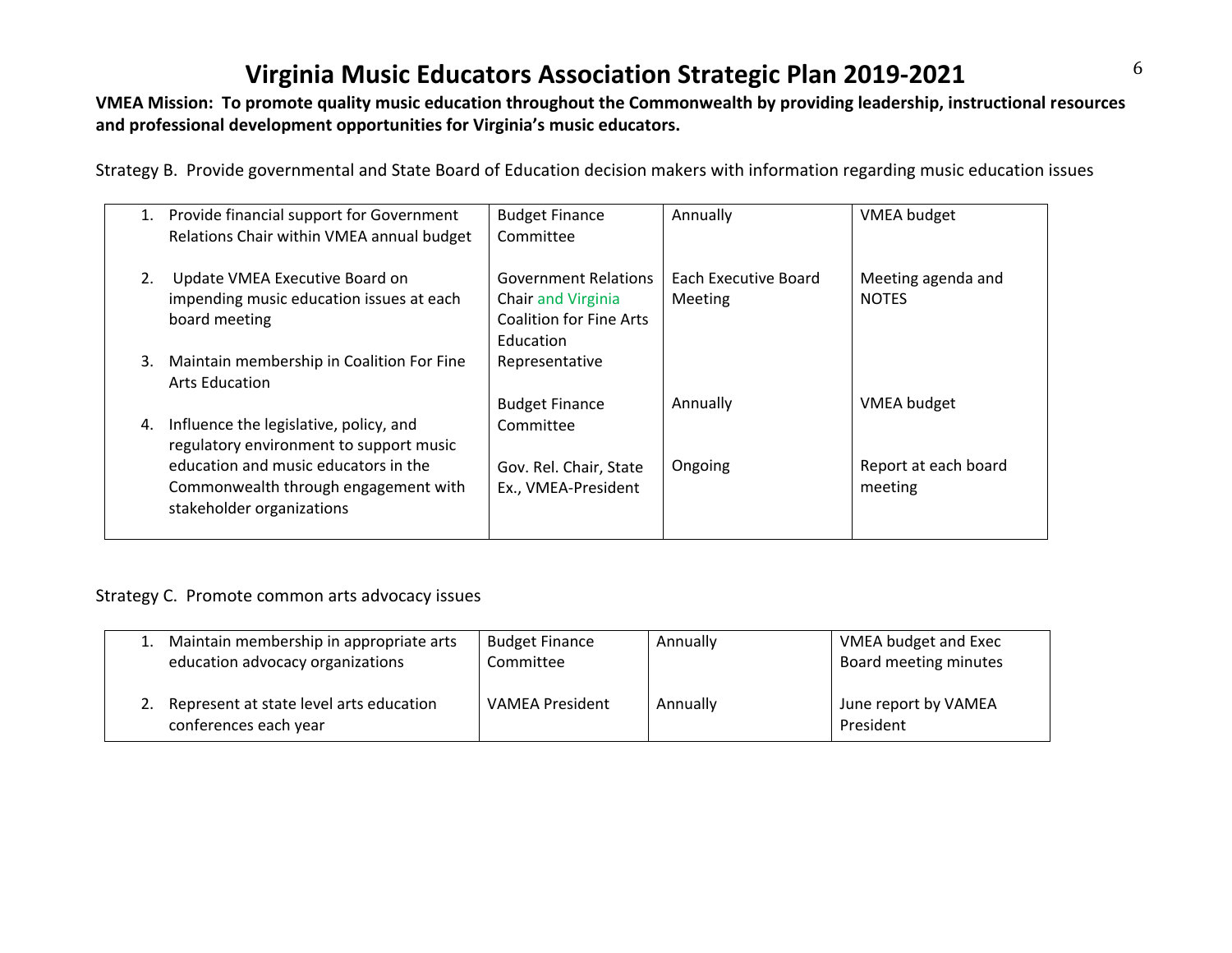**and professional development opportunities for Virginia's music educators.**

#### **Goal 4: Develop current and future leadership**

| <b>Strategies</b> | Responsible | Implementation  | Evidence of      |
|-------------------|-------------|-----------------|------------------|
|                   | Person(s)   | <b>Timeline</b> | Achievement      |
| How)              | (Who)       | (When)          | (How do we know) |

Strategy A. Provide a framework for training of District/Regional Representatives

| 1. Provide expectations and training sessions | VMEA President,      | September | Minutes and attendance |
|-----------------------------------------------|----------------------|-----------|------------------------|
| to District/Regional Representatives and      | officers and section |           |                        |
| new officers in September                     | presidents           |           |                        |
|                                               |                      |           |                        |

Strategy B. Identify and develop a diverse pool of potential leaders

| 1. | Continue to sponsor and provide training<br>workshops for future leaders at the annual<br>Professional Development Conference | <b>VMEA President Elect</b>           | November conference | Conference program |
|----|-------------------------------------------------------------------------------------------------------------------------------|---------------------------------------|---------------------|--------------------|
| 2. | Provide training for collegiate chapter<br>officers and advisors at the annual<br>Professional Development Conference         | Collegiate advisor                    | November conference | Conference program |
| 3. | Examine current Leadership Symposium<br>recruitment process to increase diversity<br>of participation                         | <b>VMEA and section</b><br>leadership | November conference | Conference program |
| 4. | Provide a spring training component to<br>Leadership Symposium                                                                | <b>VMEA and section</b><br>leadership | All-Virginia Event  | Event program      |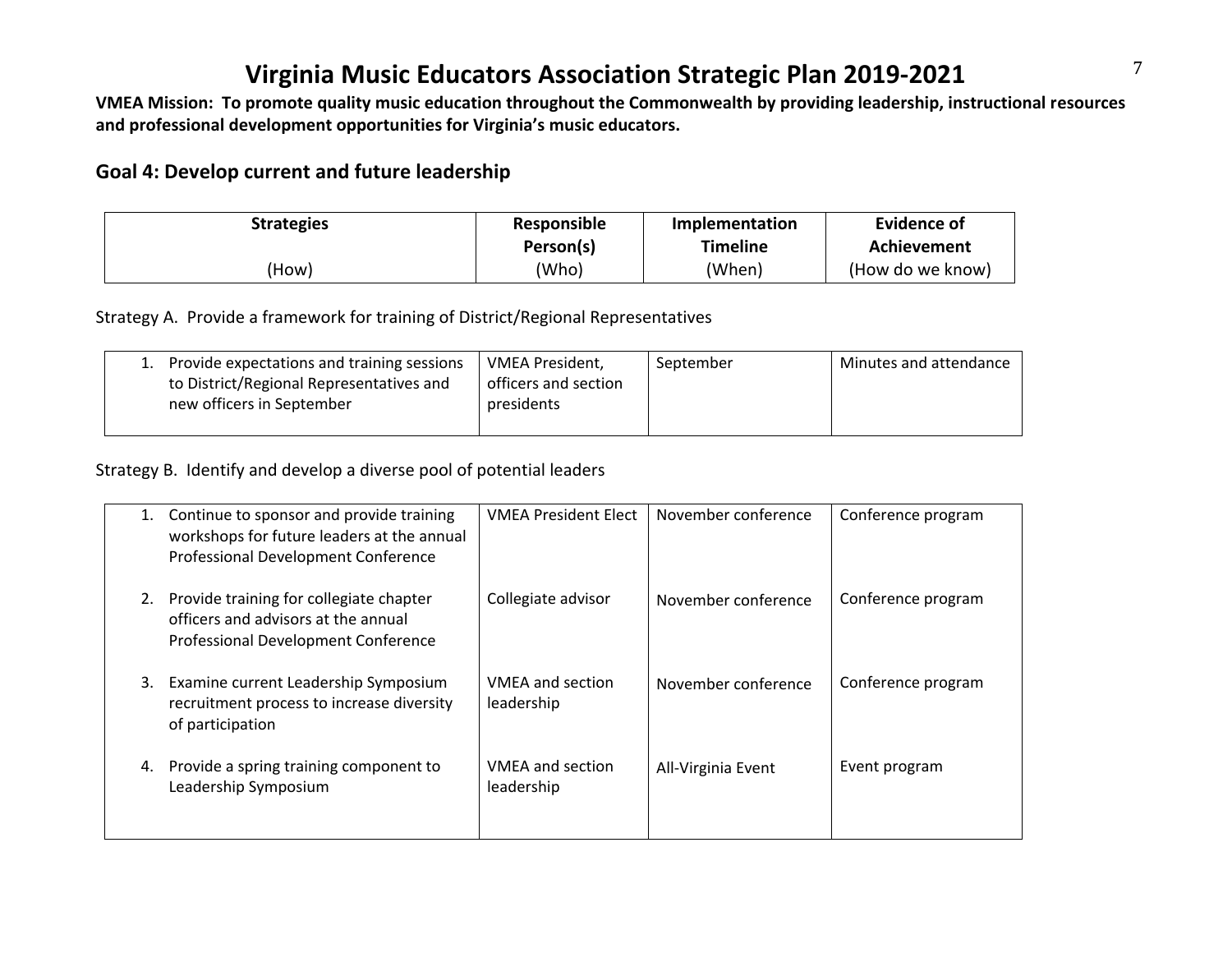**and professional development opportunities for Virginia's music educators.**

#### **GOAL 5: Promote Higher Education/Research**

Strategy A. Partner with Virginia's higher education institutions to promote and disseminate meaningful data to advance music teaching and learning and to influence educational policy.

| <b>Strategies</b>                                            | Responsible<br>Person(s) | Implementation<br><b>Timeline</b>                                            | <b>Evidence of</b><br><b>Achievement</b> |
|--------------------------------------------------------------|--------------------------|------------------------------------------------------------------------------|------------------------------------------|
| (How)                                                        | (Who)                    | (When)                                                                       | (How do we know)                         |
| 1. Share research and knowledge with<br>all audiences        | <b>VAMHE President</b>   | November<br>conference/Notes<br>Articles/ Gov. Relations<br>committee member | June board meeting                       |
| 2. Promote the vitality of the music<br>education profession | <b>VAMHE President</b>   | Conference<br>sessions/Pre-conference<br>session with VAMEA                  | June board meeting                       |